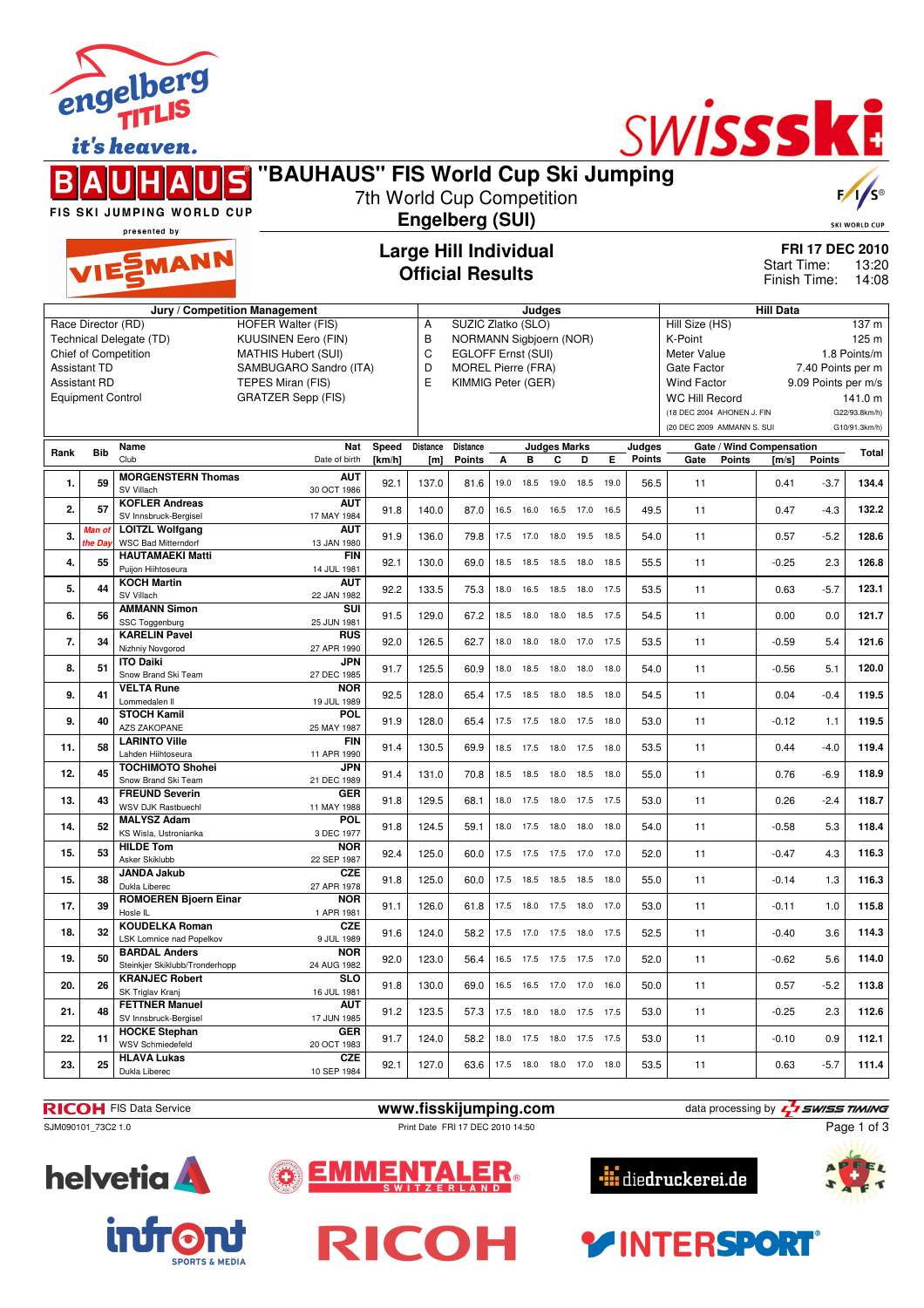![](_page_1_Picture_0.jpeg)

it's heaven.

## S R

![](_page_1_Picture_3.jpeg)

**"BAUHAUS" FIS World Cup Ski Jumping** 7th World Cup Competition **Engelberg (SUI) Large Hill Individual**

FIS SKI JUMPING WORLD CUP presented by

EMANN

## **Official Results**

**FRI 17 DEC 2010** 13:20 Finish Time: 14:08 Start Time:

5

SKI WORLD CUP

|      |                | Name                                                         | <b>Nat</b>                | Speed  | Distance | <b>Distance</b> |      | <b>Judges Marks</b> |                              |      |      | Judges | Gate / Wind Compensation |               |         |               |              |
|------|----------------|--------------------------------------------------------------|---------------------------|--------|----------|-----------------|------|---------------------|------------------------------|------|------|--------|--------------------------|---------------|---------|---------------|--------------|
| Rank | <b>Bib</b>     | Club                                                         | Date of birth             | [km/h] | [m]      | <b>Points</b>   | А    | в                   | C                            | D    | Е    | Points | Gate                     | <b>Points</b> | [m/s]   | <b>Points</b> | <b>Total</b> |
|      |                | <b>AHONEN Janne</b>                                          | <b>FIN</b>                |        |          |                 |      |                     |                              |      |      |        |                          |               |         |               |              |
| 24.  | 20             | Lahden Hiihtoseura                                           | 11 MAY 1977               | 92.4   | 124.5    | 59.1            | 17.5 | 17.0                | 17.5                         | 17.5 | 17.5 | 52.5   | 11                       |               | 0.06    | $-0.5$        | 111.1        |
| 25.  | 30             | <b>HAYBOECK Michael</b>                                      | <b>AUT</b>                | 91.7   | 124.0    | 58.2            | 17.5 | 18.0                | 18.0 18.0 17.5               |      |      | 53.5   | 11                       |               | 0.08    | $-0.7$        | 111.0        |
|      |                | UVB Hinzenbach                                               | 5 MAR 1991                |        |          |                 |      |                     |                              |      |      |        |                          |               |         |               |              |
| 26.  | 27             | <b>YUMOTO Fumihisa</b>                                       | <b>JPN</b>                | 91.3   | 126.5    | 62.7            | 17.5 | 18.5                | 17.5                         | 17.5 | 17.5 | 52.5   | 11                       |               | 0.52    | $-4.7$        | 110.5        |
|      |                | Tokyo Biso Group Ski Team                                    | 23 APR 1984               |        |          |                 |      |                     |                              |      |      |        |                          |               |         |               |              |
| 27.  | 28             | <b>UHRMANN Michael</b><br><b>WSV DJK Rastbuechl</b>          | <b>GER</b><br>16 SEP 1978 | 91.5   | 125.5    | 60.9            | 17.5 | 17.0                | 17.5                         | 17.0 | 17.5 | 52.0   | 11                       |               | 0.39    | $-3.5$        | 109.4        |
|      |                | <b>ZOGRAFSKI Vladimir</b>                                    | BUL                       |        |          |                 |      |                     |                              |      |      |        |                          |               |         |               |              |
| 28.  | 15             | Samokov                                                      | 14 JUL 1993               | 91.1   | 121.5    | 53.7            | 17.5 | 18.5                | 18.0 18.0                    |      | 17.5 | 53.5   | 11                       |               | $-0.13$ | $1.2$         | 108.4        |
| 29.  | $\overline{7}$ | <b>CHOI Heung-Chul</b>                                       | <b>KOR</b>                | 91.7   | 124.0    | 58.2            | 17.0 | 17.0                | 17.0                         | 16.0 | 17.0 | 51.0   | 11                       |               | 0.11    | $-1.0$        | 108.2        |
|      |                | High 1                                                       | 3 DEC 1981                |        |          |                 |      |                     |                              |      |      |        |                          |               |         |               |              |
| 30.  | 23             | <b>TEPES Jurij</b>                                           | <b>SLO</b>                | 92.0   | 123.5    | 57.3            | 17.0 |                     | 17.5 17.5 17.5 17.0          |      |      | 52.0   | 11                       |               | 0.14    | $-1.3$        | 108.0        |
|      |                | SD Dolomiti<br><b>NEUMAYER Michael</b>                       | 14 FEB 1989<br><b>GER</b> |        |          |                 |      |                     |                              |      |      |        |                          |               |         |               |              |
| 31.  | 47             | SK Berchtesgaden                                             | 15 JAN 1979               | 91.2   | 125.5    | 60.9            | 16.5 | 16.5                | 16.5 16.5                    |      | 16.5 | 49.5   | 11                       |               | 0.27    | $-2.5$        | 107.9        |
|      |                | <b>PREVC Peter</b>                                           | <b>SLO</b>                |        |          |                 |      |                     |                              |      |      |        |                          |               |         |               |              |
| 32.  | 37             | SK Triglav Krani                                             | 20 SEP 1992               | 92.6   | 122.0    | 54.6            | 17.0 | 17.5                | 18.0                         | 17.5 | 17.0 | 52.0   | 11                       |               | $-0.13$ | 1.2           | 107.8        |
| 33.  | 29             | <b>COLLOREDO Sebastian</b>                                   | <b>ITA</b>                | 91.2   | 123.0    | 56.4            | 17.0 |                     | 17.5 18.0 17.5 17.0          |      |      | 52.0   | 11                       |               | 0.12    | $-1.1$        | 107.3        |
|      |                | G.S. Fiamme Gialle                                           | 9 SEP 1987                |        |          |                 |      |                     |                              |      |      |        |                          |               |         |               |              |
| 34.  | 49             | <b>JACOBSEN Anders</b><br>Ringkollen Skiklubb                | <b>NOR</b><br>17 FEB 1985 | 92.0   | 120.0    | 51.0            | 17.0 | 17.5                | 17.5                         | 17.5 | 17.5 | 52.5   | 11                       |               | $-0.39$ | 3.5           | 107.0        |
|      |                | <b>KASAI Noriaki</b>                                         | <b>JPN</b>                |        |          |                 |      |                     |                              |      |      |        |                          |               |         |               |              |
| 35.  | 36             | Tsuchiva Home Ski Team                                       | 6 JUN 1972                | 91.9   | 118.0    | 47.4            | 17.5 | 17.0                | 17.5 18.0                    |      | 17.5 | 52.5   | 11                       |               | $-0.49$ | 4.5           | 104.4        |
| 36.  | 42             | <b>CHEDAL Emmanuel</b>                                       | <b>FRA</b>                | 92.0   | 121.0    | 52.8            |      |                     | 17.5 17.0 17.5 17.5 17.5     |      |      | 52.5   | 11                       |               | 0.22    | $-2.0$        | 103.3        |
|      |                | <b>SC Courchevel</b>                                         | 15 JAN 1983               |        |          |                 |      |                     |                              |      |      |        |                          |               |         |               |              |
| 36.  | 31             | <b>TAKEUCHI Taku</b>                                         | <b>JPN</b>                | 91.4   | 119.5    | 50.1            | 17.0 | 17.5                | 17.5 17.0                    |      | 17.0 | 51.5   | 11                       |               | $-0.19$ | 1.7           | 103.3        |
|      |                | Kitano Construction Corp. Ski Club<br><b>FREITAG Richard</b> | 20 MAY 1987<br><b>GER</b> |        |          |                 |      |                     |                              |      |      |        |                          |               |         |               |              |
| 38.  | 3              | SG Nickelhuette Aue                                          | 14 AUG 1991               | 91.9   | 121.0    | 52.8            | 17.5 | 17.0                | 17.5                         | 17.0 | 17.0 | 51.5   | 11                       |               | 0.20    | $-1.8$        | 102.5        |
|      |                | <b>SEDLAK Borek</b>                                          | <b>CZE</b>                |        |          |                 |      |                     |                              |      |      |        |                          |               |         |               |              |
| 39.  | 1              | Dukla Liberec                                                | 15 JUN 1981               | 92.0   | 120.0    | 51.0            | 17.5 |                     | 17.0 17.5 17.0 17.0          |      |      | 51.5   | 11                       |               | 0.06    | $-0.5$        | 102.0        |
| 40.  | 22             | <b>KUETTEL Andreas</b>                                       | SUI                       | 91.4   | 118.5    | 48.3            | 17.0 | 17.5                | 17.5 17.5                    |      | 17.0 | 52.0   | 11                       |               | 0.30    | $-2.7$        | 97.6         |
|      |                | <b>SC Einsiedeln</b>                                         | 25 APR 1979               |        |          |                 |      |                     |                              |      |      |        |                          |               |         |               |              |
| 41.  | 5              | <b>TROFIMOV Roman-Sergeevich</b><br>Moskva Shvsm             | <b>RUS</b><br>19 NOV 1989 | 91.0   | 118.0    | 47.4            | 17.0 | 16.5                | 17.0 17.5                    |      | 17.5 | 51.5   | 11                       |               | 0.18    | $-1.6$        | 97.3         |
|      |                | <b>MEZNAR Mitja</b>                                          | $\overline{\text{sLO}}$   |        |          |                 |      |                     |                              |      |      |        |                          |               |         |               |              |
| 42.  | 13             | <b>NSK Trzic Trifix</b>                                      | 30 JUN 1988               | 92.1   | 115.5    | 42.9            | 16.5 |                     | 17.0 17.0 17.0 17.0          |      |      | 51.0   | 11                       |               | $-0.28$ | 2.5           | 96.4         |
| 43.  | 14             | <b>MORASSI Andrea</b>                                        | <b>ITA</b>                | 91.3   | 116.5    | 44.7            | 16.5 | 16.5                | 17.0 17.0                    |      | 17.0 | 50.5   | 11                       |               | $-0.09$ | 0.8           | 96.0         |
|      |                | C.S. Forestale                                               | 30 AUG 1988               |        |          |                 |      |                     |                              |      |      |        |                          |               |         |               |              |
| 44.  | 9              | <b>MUOTKA OIII</b>                                           | <b>FIN</b>                | 91.7   | 117.5    | 46.5            | 17.0 |                     | 16.5 17.0 16.5               |      | 16.5 | 50.0   | 11                       |               | 0.07    | $-0.6$        | 95.9         |
|      |                | Ounasvaaran Hiihtoseura<br><b>BACHLEDA Marcin</b>            | 14 JUL 1988<br>POL        |        |          |                 |      |                     |                              |      |      |        |                          |               |         |               |              |
| 45.  | 12             | TS Wisla Zakopane                                            | 4 SEP 1982                | 91.2   | 116.0    | 43.8            | 16.5 |                     | 16.0 17.0 16.0               |      | 16.5 | 49.0   | 11                       |               | $-0.21$ | 1.9           | 94.7         |
|      |                | <b>MATURA Jan</b>                                            | <b>CZE</b>                |        |          |                 |      |                     |                              |      |      |        |                          |               |         |               |              |
| 46.  | 35             | Dukla Liberec                                                | 29 JAN 1980               | 91.9   | 114.0    | 40.2            | 16.5 | 16.0                | 16.5                         | 16.0 | 16.0 | 48.5   | 11                       |               | $-0.40$ | 3.6           | 92.3         |
| 47.  | 54             | <b>EVENSEN Johan Remen</b>                                   | <b>NOR</b>                | 92.4   | 112.0    | 36.6            | 16.5 |                     | 17.0 17.0 16.5 16.5          |      |      | 50.0   | 11                       |               | $-0.60$ | 5.5           | 92.1         |
|      |                | Molde Omegn Idrettforening                                   | 16 SEP 1985               |        |          |                 |      |                     |                              |      |      |        |                          |               |         |               |              |
| 48.  | 16             | <b>BODMER Pascal</b><br>SV Messstetten                       | <b>GER</b><br>4 JAN 1991  | 91.8   | 114.0    | 40.2            | 16.0 | 16.5                | 17.0                         | 16.5 | 16.5 | 49.5   | 11                       |               | $-0.03$ | 0.3           | 90.0         |
|      |                | <b>KORNILOV Denis</b>                                        | <b>RUS</b>                |        |          |                 |      |                     |                              |      |      |        |                          |               |         |               |              |
| 49.  | 33             | Sdushor N. Novgorod Dinamo                                   | 17 AUG 1986               | 91.8   | 113.0    | 38.4            | 15.5 | 14.5                | 15.5                         | 15.0 | 15.5 | 46.0   | 11                       |               | $-0.53$ | 4.8           | 89.2         |
| 50.  | 8              | <b>DESCOMBES SEVOIE Vincent</b>                              | <b>FRA</b>                | 91.0   | 107.0    | 27.6            |      |                     | 15.0  15.0  14.5  15.0  15.0 |      |      | 45.0   | 11                       |               | 0.12    | $-1.1$        | 71.5         |
|      |                | Douanes les Houches                                          | 9 JAN 1984                |        |          |                 |      |                     |                              |      |      |        |                          |               |         |               |              |

![](_page_1_Picture_9.jpeg)

![](_page_1_Picture_10.jpeg)

![](_page_1_Picture_11.jpeg)

![](_page_1_Picture_12.jpeg)

**AINTERSPORT** 

![](_page_1_Picture_13.jpeg)